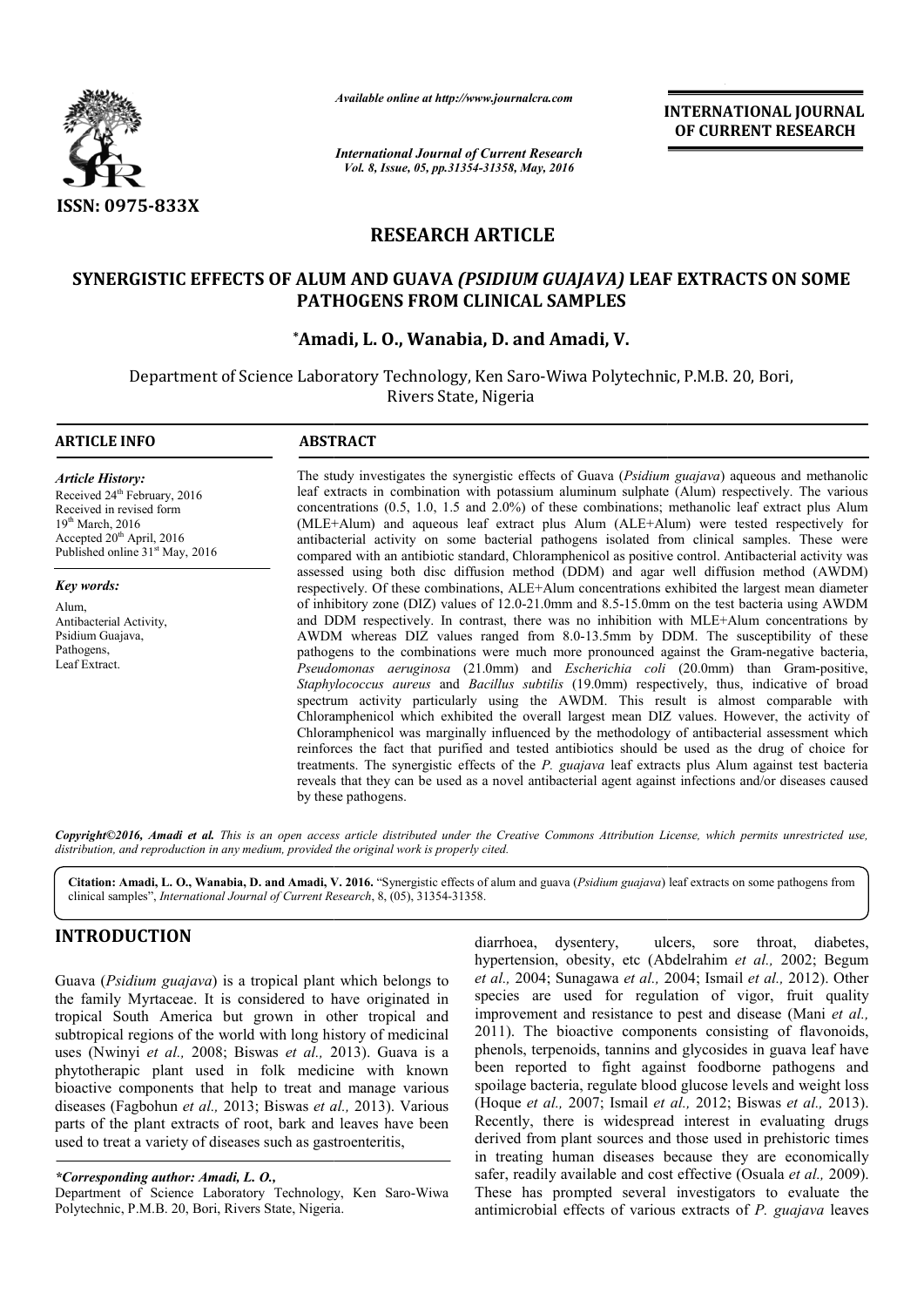and roots (Gutierrez *et al.,* 2008; Dhiman *et al.,* 2011; Fagbohun *et al.,* 2013). Potassium Aluminum Sulphate (Potash alum/Alum) is used as an astringent and antisepsis in various food preservation and preparation processes such as pickling, fermentation as well as a decontaminant and flocculant for water purification (Oo *et al.,* 1993; Narayanan, 2009; Bestoon, 2012; Efiuvwevwere and Amadi, 2015). Alum has also been recommended by the U.S Food and Drug Administration (FDA) as a category 1 active ingredient in mouthwashes (Olmez *et al.,* 1998), used for the treatment of burns and ulcers in the oral cavity and has anticariogenic effect (Mourughan and Suryakanth, 2004). The antibacterial property of alum has also been documented (Ahmed, 2011; Bnyan *et al.,* 2014) as well as its use as deodorant lotion, after shaving astringent cream and gel (Alzomor *et al.,* 2014), medicinally as an adjuvant to enhance the body's response to immunogens; such vaccines include hepatitis A and B (Doherty, 2005) and used in Nigeria for the treatment of pediatric cough (Bestoon, 2012).

Sometimes the use of single drug/antimicrobial agent does not produce the desired effects, so a combination of drugs often exhibit synergism which surpasses individual performance. Synergistic effects of plant extracts in combination with antimicrobial agents/standard antibiotics against some microbial pathogens or reduction of microbial load have been reported (Dalen *et al.,* 2009; Adham, 2015; Mahmoud *et al.,* 2016). However, there is no study on the synergistic effects of a combination of *P. guajava* leaf extracts and alum. Since these agents have been reported to possess antimicrobial activity it becomes imperative to potentiate their effects by combining them. Therefore, the present study was to investigate the synergism of *P. guajava* leaf extracts and alum on some bacterial pathogens from clinical samples using disc diffusion and agar well diffusion methods.

## **MATERIALS AND METHODS**

### **Collection of Guava (***P. guajava***) leaves**

Foliage of *P. guajava* leaves were collected in a sterile polyethylene bag from the School of Management campus of the Polytechnic during the rainy season between the months of July and August, 2015. The leaves were taken to the Department of Science Laboratory Technology for identification and extraction.

#### **Preparation of crude plant extract**

Prior to extraction, the leaves were washed in clean tap water to remove extraneous debris and kept in the oven at  $40\sigma_f$  for

3-4days before pulverization using electric homogenizer. One (1) gram of the pulverized leaf sample was dissolved in 10mL of 99% Methanol solvent in 50mL sterile beaker (to obtain a ratio of 1:10 concentration).

The mixture was wrapped with aluminum foil and kept in the dark (to avoid evaporation and exposure to solar energy) for 3days at ambient temperature. The mixture was filtered into another 50mL beaker using standard Whatman No.1 and the filtrate kept in a water bath at  $37<sub>o</sub>$  to ensure complete evaporation of methanol before storage in the refrigerator at 4 .

#### **Test bacterial pathogens**

The test bacterial pathogens; *Bacillus subtilis, Staphylococcus aureus, Escherichia coli* and *Pseudomonas aeruginosa* isolated from wound and stool samples were obtained from the stock cultures of Mainland clinic laboratory, Okrika Local Government Area, Rivers State, Nigeria.

### **Preparation of combinations of Guava leaf extracts (GLE) and Alum**

Different combinations of GLE and Alum (Vickers Laboratories, Ltd, England.) were made to obtain concentrations of 0.5, 1.0, 1.5 and 2.0% (w/v) at a ratio of 1:1 respectively. The potency of these combinations was compared with chloramphenicol as control.

## **Susceptibility test for combinations of** *P. guajava* **leaf extracts with Alum**

The antibacterial susceptibility test was performed by the disc diffusion method (DDM) and agar well diffusion method (AWDM) (Bauer *et al.,* 1966; NCCLS, 1997; CLSI, 2011). About 10μL of each of the bacterial suspensions from the overnight culture, following adjustment to 0.5 McFarland turbidity standards were spread-plated on Mueller Hinton agar (MHA (Titan Biotech Ltd. Bhiwadi-301019, Rajasthan, India.) and allowed to dry for 2 to 5 minutes (Selvamohan *et al.,* 2012). Filter paper discs, made as described by Ochei and Kolhatkar (2008) were impregnated with aqueous leaf extracts  $(ALE)$  + Alum and methanolic leaf extract  $(MLE)$  + Alum concentrations respectively.

These combinations and discs of commercially supplied Chloramphenicol (CH = 30μg, positive control) (Abtek Biologicals Ltd., Uk.) and blank filter paper discs (as negative control) were placed on the surface-dried inoculated MHA with sterile forceps. For agar well diffusion method, equal volume of the bacterial suspensions was spread-plated onto surface-dried MHA. Thereafter, four (4) wells of 6mm diameter were made on the agar plates using sterile cork borer. Equal volumes of aqueous or methanol extracts with Alum concentrations were dispensed into the wells including 30μg/mL chloramphenicol as positive control respectively. Duplicate plates were incubated at  $37<sub>o</sub>$  for 24 hours. The

diameter of inhibition zones (DIZ) were measured with a transparent ruler and expressed in millimeters (mm). The mean and standard deviation values of DIZ were calculated and compared with Chloramphenicol. Interpretation of results was based on the zones of inhibition, susceptible or resistant (Smith, 2004; Cheesbrough, 2006; Forbes *et al.,* 2007).

#### **Statistical analysis**

All data were obtained from at least two replicated experiments and the mean values estimated.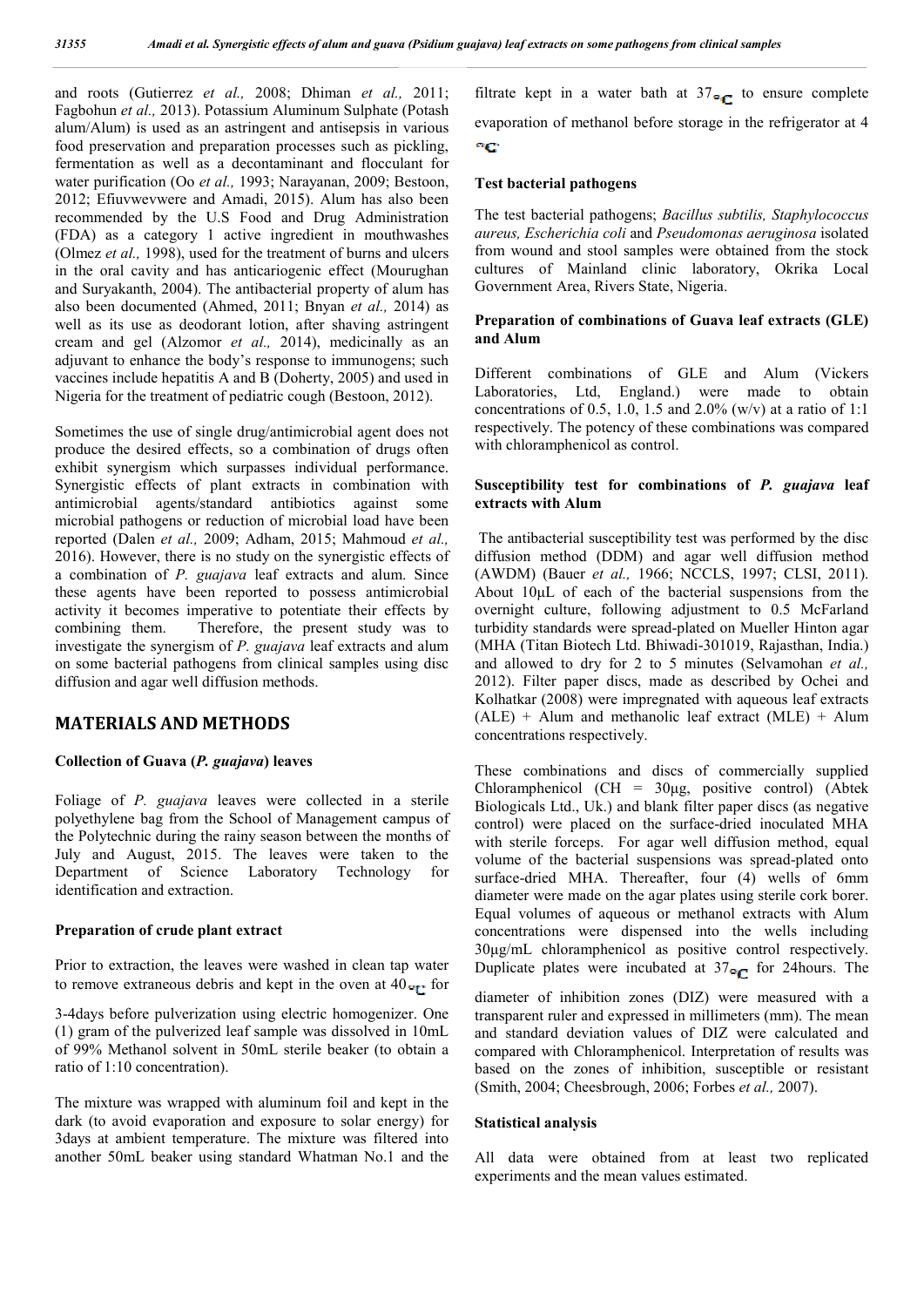## **RESULTS AND DISCUSSION**

DIZ values of the various MLE+Alum concentrations compared with a standard antibiotic, Chloramphenicol are presented in Table 1.

#### **Table 1. Antibacterial activity of** *P. guajava* **MLE+Alum**

| <b>Bacterial</b>   | Diameter of inhibitory zone (DIZ (mm) |      |      |             |          |
|--------------------|---------------------------------------|------|------|-------------|----------|
|                    | Concentrations of MLE + Alum $(\% )$  |      |      |             | CН       |
| Pathogens          | 0.5                                   | 10   | 15   | 2.0         | $30\mug$ |
| S. aureus          | 80                                    | 90   |      | $10.5$ 11.5 | 23.0     |
| <b>B.</b> subtilis | 8.5                                   | 95   | 10.0 | 12.0        | 27.0     |
| E. coli            | 9.5                                   | 10.0 | 11.0 | 13.0        | 29.0     |
| P. aeruginosa      | 85                                    | 95   | 12.0 | 13.5        | 27.0     |

Legend: MLE = Methanolic leaf extract; CH= Chloramphenicol.

The DIZ values increased with increasing concentrations of MLE+Alum, with the highest mean inhibition zone of 13.5mm against *P. aeruginosa* and least mean zone of 11.5mm against *S. aureus* at 2.0% concentration respectively. The least mean zones of inhibition against test bacteria occurred at 0.5% concentration. Similarly, the inhibition of *S. aureus, E. coli* and *P. aeruginosa* by MLE using DDM has been earlier reported (Dhiman *et al.,* 2011). Chloramphenicol showed the highest mean DIZ values against all the test bacteria (Table 1). This confirms the fact that standard antibiotics are purified compounds with active antibacterial agents whereas the relatively weak activity of *P. guajava* leaf extracts may be attributed to the fact that they are crude. Generally, the antibacterial activity was slightly higher on Gram-negative bacteria than Gram-positive contrary to earlier reports of MLE without Alum (Stefanello *et al.,* 2008; Tajkarimi *et al.,* 2010; Biswas *et al.,* 2013). This phenomenon may not be unconnected with the presence of Alum which potentiated antibacterial activity by the hydrolysis of Alum in solution to form sulphuric acid which raises the acidity of the microenvironment, thus, resulting in increased inhibition (Bulon *et al.,* 1984; Dutta *et al.,* 1996; Ahmed, 2011; Efiuvwevwere and Amadi, 2015). Similar trends in antibacterial activity were observed with increasing concentrations of ALE+Alum but with much higher inhibitory effects (Table 2).

**Table 2. Antibacterial activity of** *P. guajava* **ALE +Alum**

| <b>Bacterial</b>   | Diameter of inhibitory zones (mm)     |      |      |      |                  |
|--------------------|---------------------------------------|------|------|------|------------------|
|                    | Concentrations of $ALE + Alum$ (%) CH |      |      |      |                  |
| Pathogens          | 0.5                                   | 10   | 15   | 20   | 30 <sub>µg</sub> |
| S. aureus          | 85                                    | 9.0  | 11.0 | 13.0 | 23.0             |
| <b>B.</b> subtilis | 9.0                                   | 10.0 | 11.0 | 13.0 | 27.0             |
| E. coli            | 9.0                                   | 11.0 | 12.0 | 14.0 | 29.0             |
| P. aeruginosa      | 9.0                                   | 11 0 | 13.0 | 150  | 27.0             |

Legend: ALE = Aqueous leaf extract; CH = Chloramphenicol

Indicating ALE+Alum combinations to be more beneficial than MLE+Alum in terms of antibacterial efficacy/potency. The ability of these combinations to inhibit both the Gram positive and Gram negative bacteria demonstrates broad spectrum antibacterial activity. Consequently, the inhibitory

effects of *P. guajava* ALE on the genus *Staphylococcus* corroborates earlier findings reported by several workers (Vieira *et al.,* 2001; Gnan and Demello, 1999; Fagbohun *et al.,* 2013) and such antibacterial activity was linked to the presence of guajaverin and psidiolic acid (Caceres *et al.,* 1993) whereas Alum also, had been previously reported to inhibit *S. aureus*, *E. coli*, and *P. aeruginosa* (Bestoon, 2012). With the agar well diffusion method (AWDM), MLE+Alum concentrations surprisingly displayed no antibacterial activity except the antibiotic standard (Table 3).

**Table 3. Antibacterial activity of P. guajava MLE+Alum**

| <b>Bacterial</b>   | Diameter of inhibitory zones (mm) |                                     |  |    |                  |
|--------------------|-----------------------------------|-------------------------------------|--|----|------------------|
|                    |                                   | Concentrations of MLE + Alum $(\%)$ |  |    |                  |
| Pathogens          | 05                                | 1.0                                 |  | 20 | 30 <sub>µg</sub> |
| S. aureus          |                                   |                                     |  |    | 22.0             |
| <b>B.</b> subtilis |                                   |                                     |  |    | 33.0             |
| E. coli            |                                   |                                     |  |    | 22.0             |
| P. aeruginosa      |                                   |                                     |  |    | 26.0             |

Legend: MLE = Methanolic leaf extract; CH = Chloramphenicol

**Table 4. Antibacterial activity of P. guajava ALE +Alum**

| <b>Bacterial</b> | Diameter of inhibitory zones (mm)    |      |      |      |                  |
|------------------|--------------------------------------|------|------|------|------------------|
|                  | Concentrations of ALE + Alum $(\% )$ |      |      | CH   |                  |
| Pathogens        | 05                                   | 1.0  | 1.5  | 2.0  | 30 <sub>µg</sub> |
| S. aureus        | 12.0                                 | 13.5 | 15.0 | 19.0 | 22.0             |
| B. subtilis      | 13.0                                 | 14.0 | 17.0 | 19.0 | 23.0             |
| E. coli          | 14.0                                 | 15.5 | 16.0 | 20.0 | 22.0             |
| P. aeruginosa    | 150                                  | 17 0 | 19.0 | 21.0 | 24.0             |

Legend: ALE = Aqueous leaf extract; CH = Chloramphenicol

Perhaps, the method used (i.e., AWDM) or molecular interactions would have resulted in neutralization of the active ingredients such that there was no inhibitory zones or by factors which cannot be clearly elucidated here as there was activity using the DDM (Table 1). There were remarkable increases in DIZ with all the ALE+Alum concentrations against all test bacteria which suggests synergism in antibacterial activity, almost comparable to the commercial antibiotic standard (Table 4). Increase in DIZ with increasing concentrations of alum up to 2.0% using AWDM with some of the test bacteria had previously been reported (Gutierrez *et al.,* 2008; Bestoon, 2012; Alzomor *et al.,* 2014). Comparatively, the methodology invariably would have had some influence on the values of DIZ as shown in the respective Tables. The antibacterial activities of *P. guajava* ALE+Alum concentrations were demonstrated by increases in DIZ values using AWDM (Table 4). In contrast, the DIZ of the commercial antibiotic standard decreased (Tables 3 and 4) but increased (23-29mm) using DDM (Tables 1 and 2).

#### **Conclusion**

The present study demonstrated the antibacterial potentials of ALE+Alum and MLE+Alum concentrations respectively. The results indicate that ALE+Alum concentrations using AWDM, inhibited all the test bacteria with DIZ values almost comparable with the standard antibiotic control. Furthermore, the ALE+Alum concentrations showed more beneficial antibacterial activity than MLE+Alum concentrations.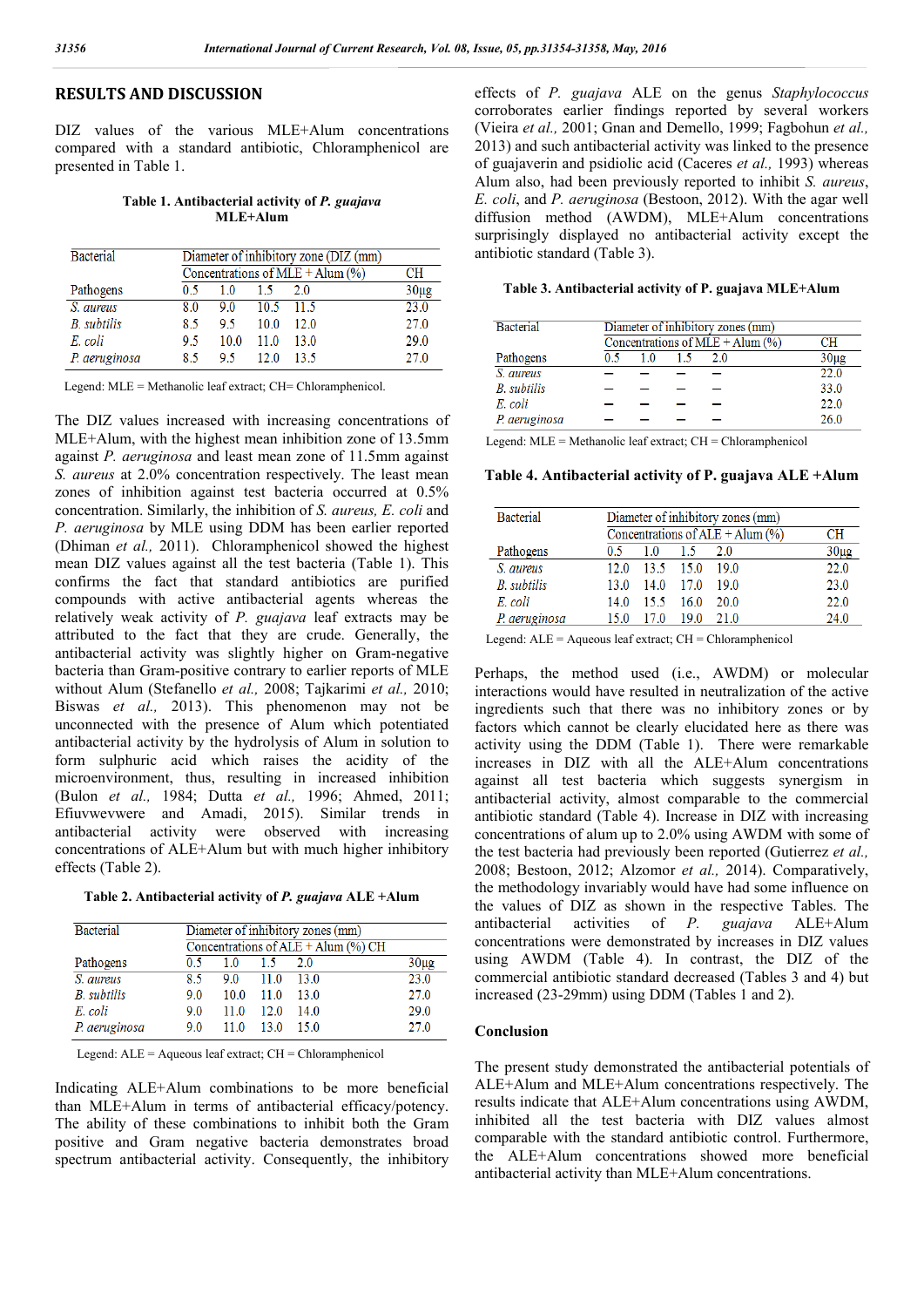The plant extract-Alum combinations exhibited broad spectrum antibacterial activity against test bacteria. The occurrence of largest DIZ with chloramphenicol reinforces the fact that commercially perfected and tested antibiotics should be used as the drug of choice in therapy. The results also revealed the synergistic effects of *P. guajava* leaf extracts plus alum concentrations against *S. aureus, B. subtilis, E. coli* and *P. aeruginosa* and can be used as a novel source of antibacterial agent against infections and/or diseases caused by these pathogenic microorganisms.

#### **Conflict of Interest**

There is no conflict of interest.

## **REFERENCES**

- Abdelrahim, S.I., Almagboul, A.Z., Omer, M.E.A. and Elegami, A. 2002. Antimicrobial Activity of Psidium guajava L. Fitoterapia, 73(7-8): 713-715.
- Adham, N.A. 2015. Comparative Antimicrobial Activity of Peel and Juice Extract of Citrus fruits growing in Kurdistan/Iraq. *American J. Microbiological Research*, 3(5): 155-158.
- Ahmed, K.T. 2011. Inhibition of swarming in Proteus mirabilis by Alum (Hydrated Aluminum Potassium Sulphate). *J. University of Anbar for Pure Science*, 5(2): 20-24.
- Alzormor, A.K., Moharram, A.S. and Al Absi, N.M. 2014. Formulation and evaluation of potash alum as deodorant lotion and after shaving astringent as cream and gel. *International Curr. Pharm. Journal*, 2, 228-233.
- Bauer, A.W., Kirby, W.M., Sheris, J.C. and Turck, M. 1966. Antibiotic susceptibility testing by standardized single disc method. *American J Clin Pathology*, 45, 493-496.
- Begum, S., Hassan, S.I, Ali, S.N. and Siddiqui, B.S. 2004. Chemical constituents from the leaves of Psidium guajava leaf in rats. Natural Product Research, 18(2): 135-140.
- Bestoon, M.F. 2012. Evidence of feasibility of Aluminum Potassium Sulphate (Alum) solution as a Root canal Irrigant. *J. Bagh College of Dentistry*, 24, 1-5.
- Biswas, B., Rogers, K., McLaughlin, F., Daniels, D. and Yadav, A. 2013. Antimicrobial Activities of Leaf extract of Guava (Psidium guajava L) on two Gram-negative and Gram positive Bacteria. *International J.Microbiology*, Pp1-7.
- Bnyan, I.A., Alte'ee, A.H. and Kadhum, N.H. 2014. Antibacterial Activity of Aluminum Potassium Sulphate and Syzygium aromaticum Extract Against Pathogenic Microorganisms. *J. Natural Sciences Research*, 4(15): 11- 14.
- Bulson, P.C., Johnstone, D.L., Gibbons, H.L. and Funke, W.H. 1984. Removal and inactivation of bacteria during alum treatment of a lake. *Appl Environ Microbiology*, 48(2): 425-430.
- Caceres, A., Fletes, L., Aguilar, L., Ramire, O., Figueroa, L., Taracena, A.M. and Coe, F.G. 1993. Southeastern Nicaragua and comparisons with Miskitsu plant lore. *Econ Botany*, 53(4): 363-386.
- Cheesbrough, M. 2006. District Laboratory Practices in Tropical Countries. Volume 2 part 2 Cambridge University Press, UK.
- Clinical and Laboratory Standards Institutes (CLSI). 2011. Performance Standards for antimicrobial susceptibility testing. Twenty first Informational supplement M 100-S21. Wayne, Pennsylvania, USA.
- Dalen, M.B,, Pam JS, Izang A, Ekele R. 2009. Synergy between Moringa oleifera seed powder and alum in the purification of domestic water. *Science World Journal*, 4(4): 6-11.
- Dhiman, A, Nanda A, Ahmad S, Narasimhan B. 2011. Invitro antimicrobial activity of methanolic leaf extract of Psidium guajava L. *J. Pharm. and BioAllied Sciences*, 3(2): 226- 229.
- Doherty, T.M. and Anderson P. 2005. Vaccines for tuberculosis: novel concepts and recent progress. Clin Microbiol Reviews, 18, 687-702.
- Dutta, S., De SP. and Bhattacharya, S.K. 1996. In vitro antimicrobial activity of potash alum. *Indian J Med Research*, 104, 157-159.
- Efiuvwevwere, B.J.O. and Amadi, LO. 2015. Effects of Preservatives on the Bacteriological, Chemical and sensory qualities of Mangrove Oyster (Crassostrea gasar). *British Journal of Applied Science and Technology*, 5(1): 76-84.
- Fagbohun, T.R., Adekeye, T.J. and Akinbosola, J.P. 2013. Effect of aqueous extract of leaf and bark of Guava (Psidium guajava) on Fungi; Microsporum gypseum and Trichophyton mentagrophytes and Bacteria; Staphylococcus aureus and Staphylococcus epidermidis. Net J. Adv. *Medicinal Plant Research*, 1(2): 45-48.
- Forbes, B.A., Sahm, D.E. and Weissfeld, A.S. 2007. Bailey and Scott's Diagnostic Micro biology. International edition. 12th edn. Mosby, Inc., an affiliate of Elsevier, Inc., USA.
- Gnan, S.O. and Demello, M.Y. 1999. Inhibition of Staphylococcus aureus by Aqueous Guava Extracts. *J. Ethnopharmacol,* 68(1-3): 103-108.
- Gutierrez, R.M., Mitchell, S. and Solis, R.V. 2008. Psidium guajava: A review of its Traditional uses, Phytochemistry and Pharmacology. *J Ethnopharmacol*., 117, 1-27.
- Hoque, M.D.M., Bari, M.L., Inatsu, Y., Juneja, V.K. and Kawamoto, S. 2007. Antibacterial activity of guava (Psidium guajava L.) and Neem (Azadirachta indica A.) extracts against foodborne pathogens and spoilage bacteria. Foodborne Pathogens and Disease, 4(4): 481-488.
- Ismail, H., Minhas, P.S., Khanum, F., Sahana, V.M. and Sowmya, C. 2012. Antibacterial Activity of Leaves extract of Guava (Psidium guajava). *International J Res Pharm and Biomed Sciences,* 3(1): 1-2.
- Mahmoud, A.M., AbdEl-Baky. R.M., Ahmed, A.F. and Mahmoud Gad, G.F. 2016. Antibacterial Activity of Essential oils and in Combination with some Standard Antimicrobials against different Pathogens isolated from some Clinical specimens. *American J. Microbiological Research*, 4(1):16-25.
- Mani, A., Mishra, R. and Thomas, G. 2011. Elucidation of diversity among Psidium species using morphological and SPAR methods. *J Phytology*, 3, 53-61.
- Mourughan, K. and Suryakanth, M.P. 2004. Evaluation of an alum-containing mouthrinse for inhibition of salivary Streptococcus mutans levels in children- A controlled clinical trial. *J Indian Soc Ped Prev Dent*., 22(3):100-105.